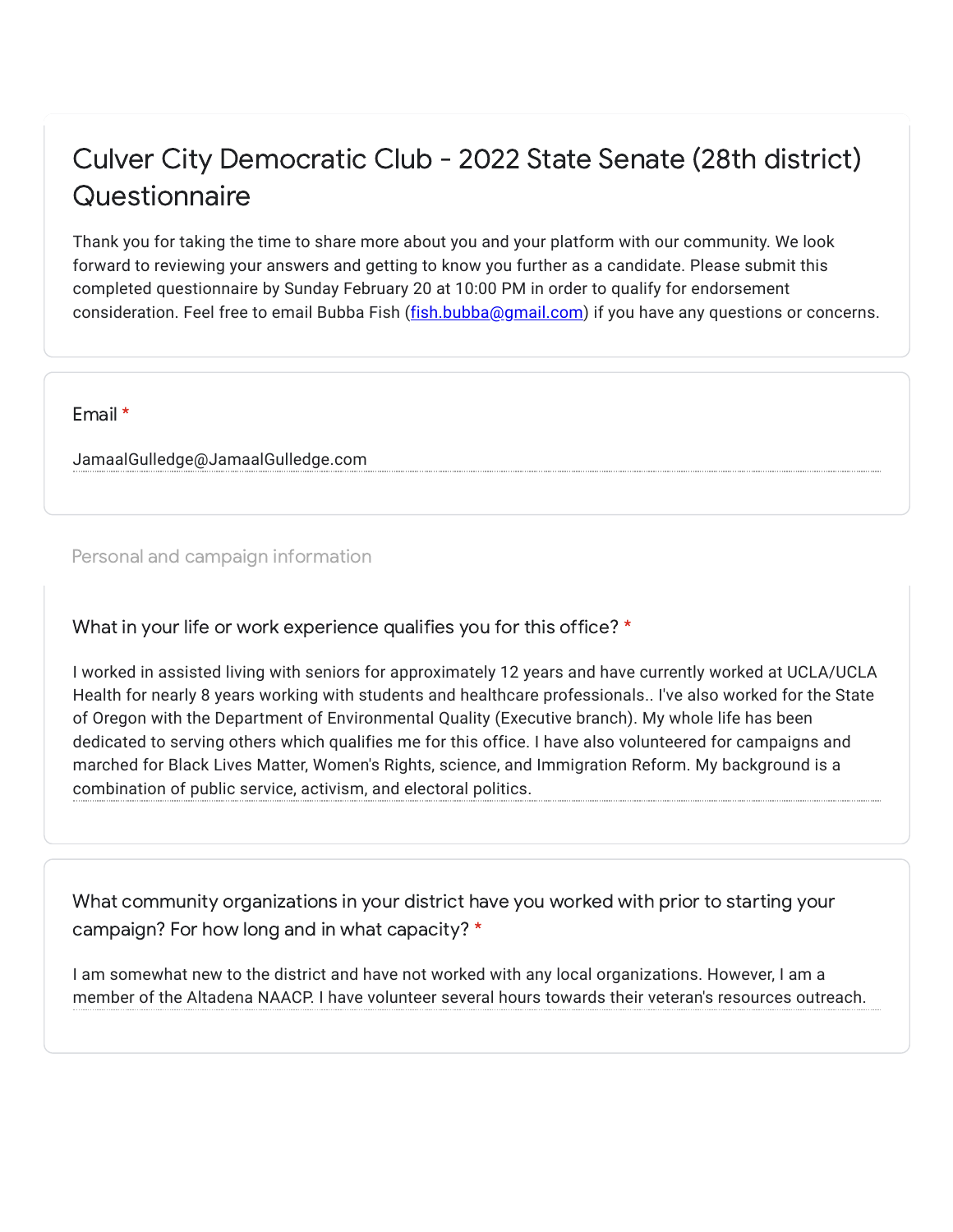How many signatures did you turn in to qualify for the ballot? \*

N/A

How much money have you raised to finance your campaign? \*

We are in the early stages of the campaign and have only raised about \$5,000 however we are signing with fundraising consultants to significantly expand our fundraising goals.

Who are your top three donors? \*

Healthcare, public service, and IT employees

How many unique donors do you have? \*

So far about 20 however we are still in the early stages of the campaign and will be signing with a fundraising consultant this week.

How many unique donors do you have? \*

20

What is the average donation amount? \*

\$72

Have you pledged to neither seek nor accept campaign contributions from the following?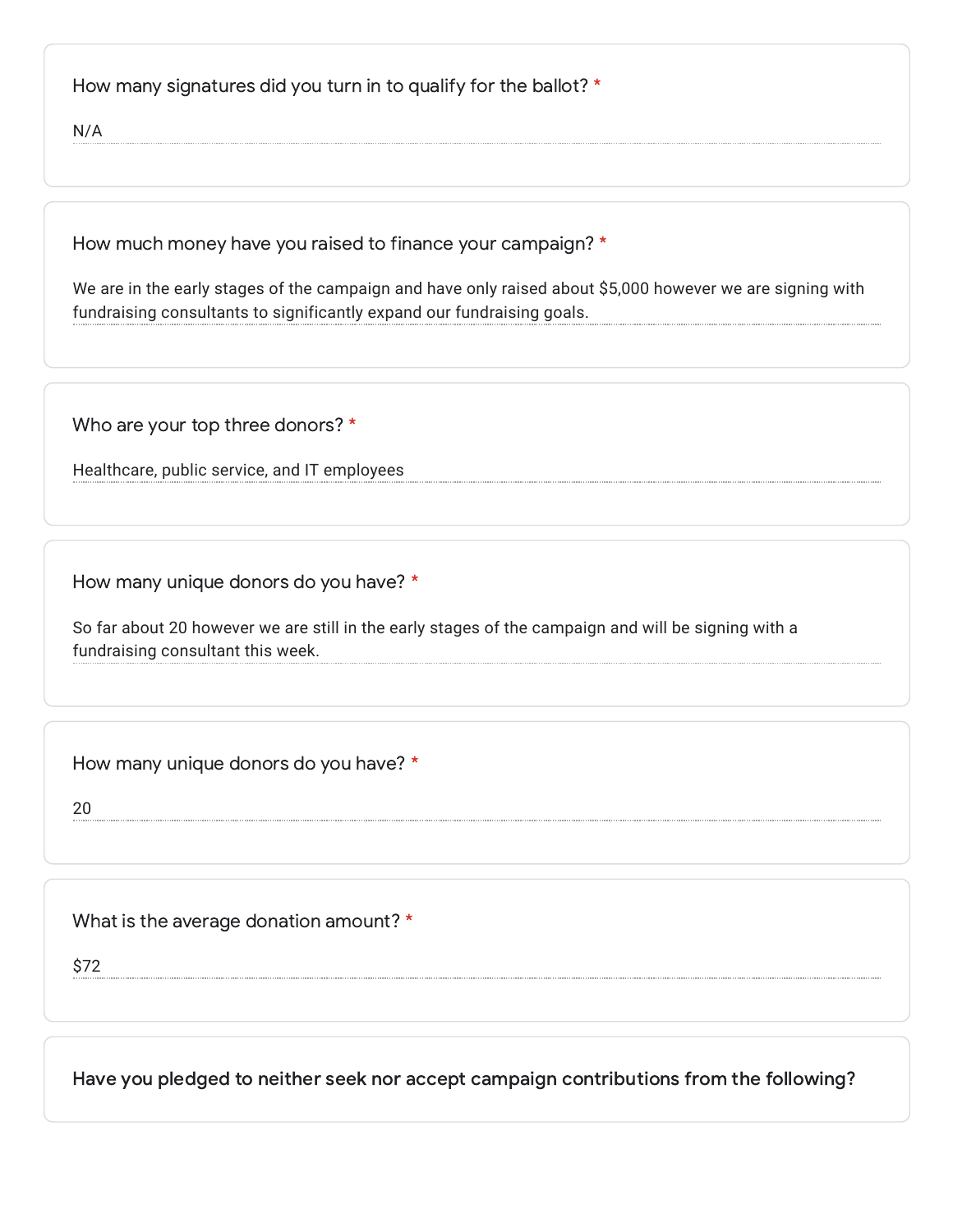| Fossil fuel entities? *                                                                                                                                                                 |
|-----------------------------------------------------------------------------------------------------------------------------------------------------------------------------------------|
|                                                                                                                                                                                         |
|                                                                                                                                                                                         |
| O<br>Yes                                                                                                                                                                                |
| No                                                                                                                                                                                      |
|                                                                                                                                                                                         |
|                                                                                                                                                                                         |
| Law enforcement entities?                                                                                                                                                               |
|                                                                                                                                                                                         |
| Yes<br>O                                                                                                                                                                                |
| No                                                                                                                                                                                      |
|                                                                                                                                                                                         |
|                                                                                                                                                                                         |
|                                                                                                                                                                                         |
| Real estate developers and their landlord interests (California Apartment Association, the<br>California Association of Realtors, and real estate investment groups such as Blackstone) |
|                                                                                                                                                                                         |
| Yes                                                                                                                                                                                     |
|                                                                                                                                                                                         |
|                                                                                                                                                                                         |
| No                                                                                                                                                                                      |
|                                                                                                                                                                                         |
|                                                                                                                                                                                         |
| Any corporations or their PACs?                                                                                                                                                         |
|                                                                                                                                                                                         |
| Yes                                                                                                                                                                                     |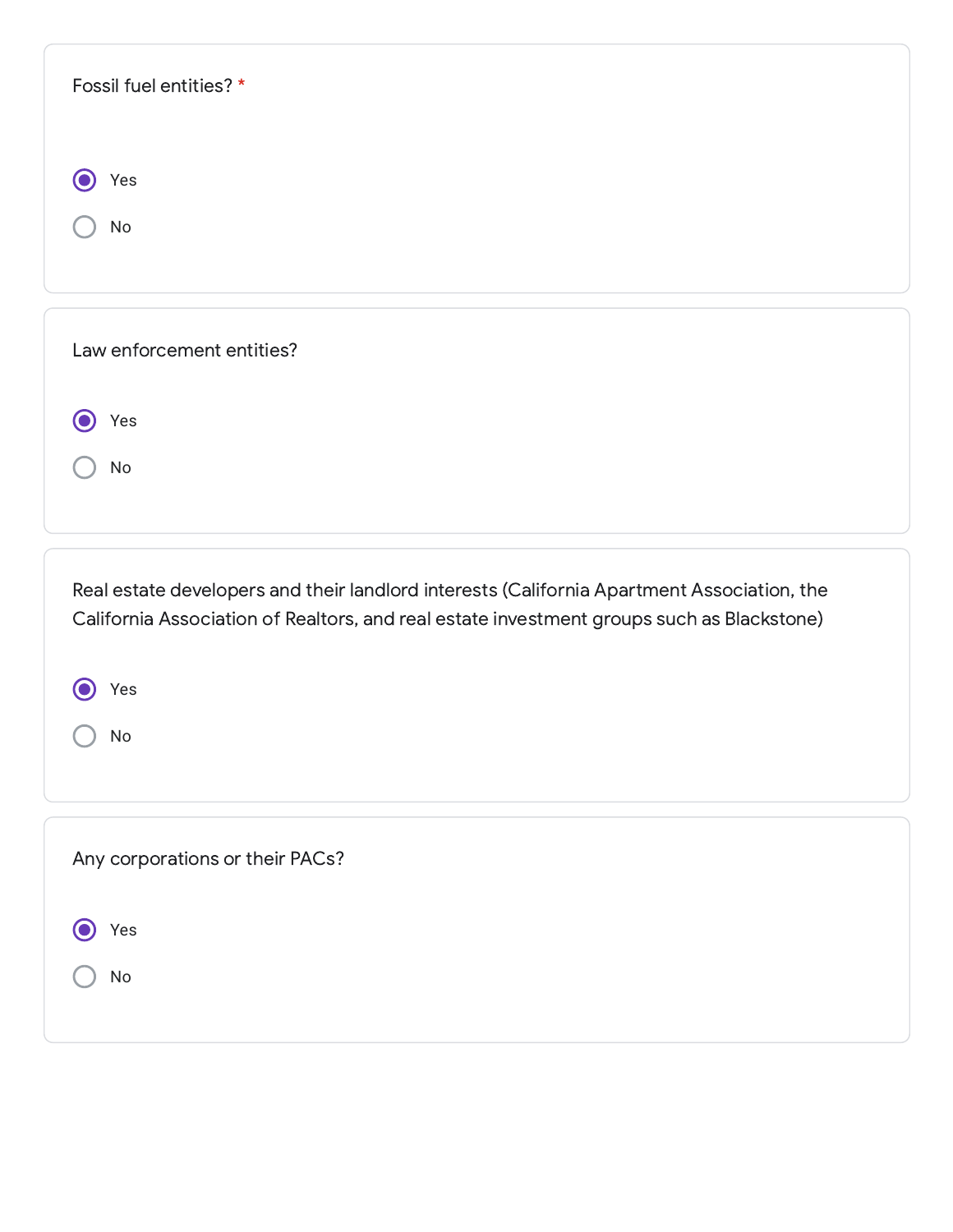| If you would like to explain any of your answers to the above campaign contribution questions,<br>please do so here. |  |
|----------------------------------------------------------------------------------------------------------------------|--|
| Will you seek or accept the endorsement from any of the following?                                                   |  |
| Fossil fuel entities?                                                                                                |  |
| Yes<br>No                                                                                                            |  |
|                                                                                                                      |  |
| Law enforcement entities?                                                                                            |  |
| Yes                                                                                                                  |  |

Real estate developers and their landlord interests (i.e. California Apartment Association, the California Association of Realtors, real estate investment groups such as Blackstone)? \*

O No

| $\bigcirc$ Yes |  |  |  |  |  |
|----------------|--|--|--|--|--|
| $\odot$ No     |  |  |  |  |  |
|                |  |  |  |  |  |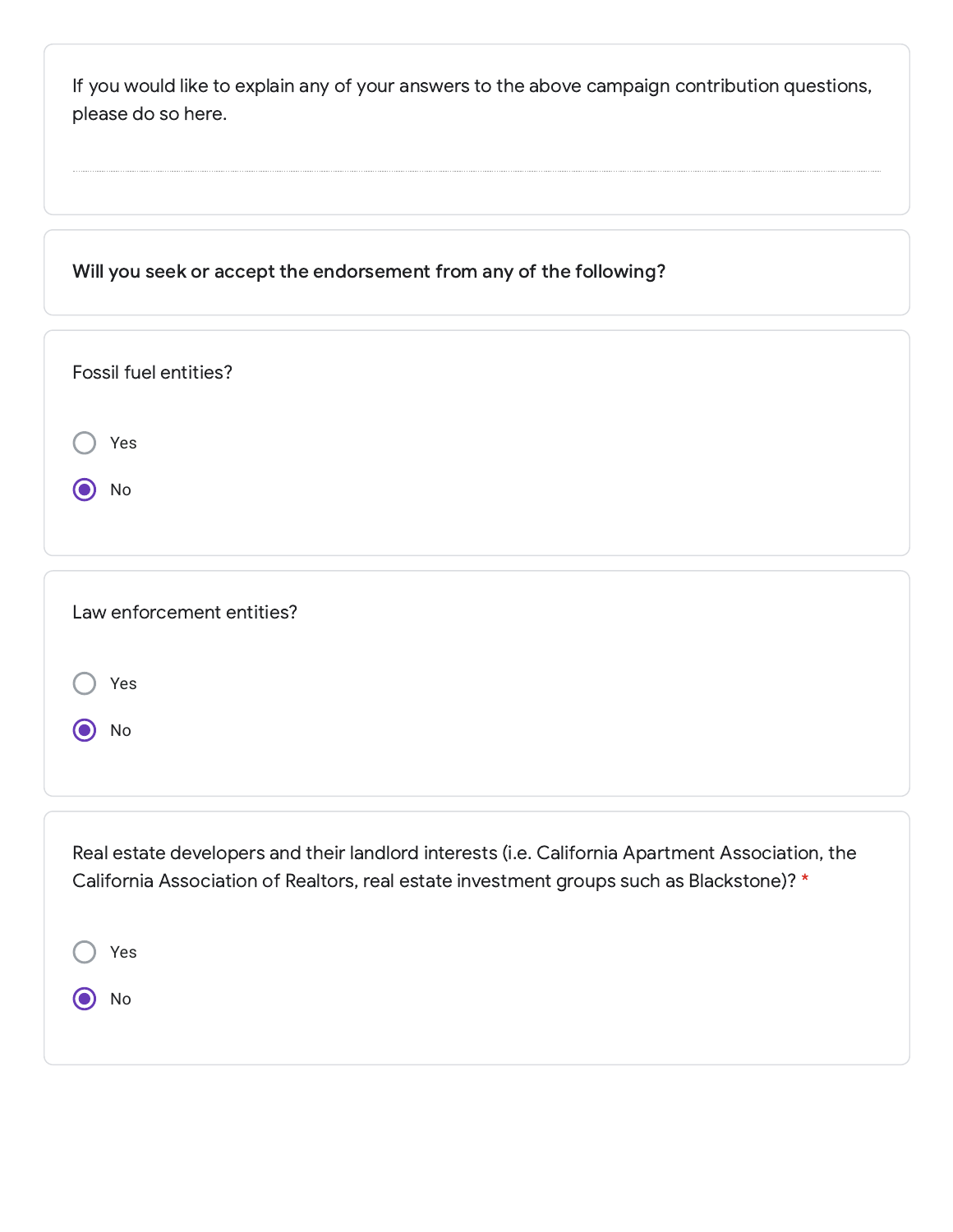| Any corporations or their PACs? * |  |  |
|-----------------------------------|--|--|
| Yes                               |  |  |
| No                                |  |  |
|                                   |  |  |

If you would like to explain any of your answers to the above endorsement questions, you may do so here.

Please list significant endorsements you have received for this position. \*

Local community members, college professors, lawyers, doctors.

If elected, what are your top 3 priorities and how would you go about achieving them? \*

My top three priorities include homelessness, affordable housing, and addressing food deserts. I would propose legislation that initiates a Housing First approach that houses individuals without preconditions. I would also push legislation that invests in public housing by allowing the state government to purchase real estate, and land to build sustainable long-term housing solutions. This would also be tied into addressing our food deserts in South Los Angeles. My legislation would encourage the state to build public grocery stores on mixed-use properties so that the unhoused could be employed by these stores and earn a livable wage.

Housing & Homelessness

For Yes/No questions, you may also select 'other' to elaborate if needed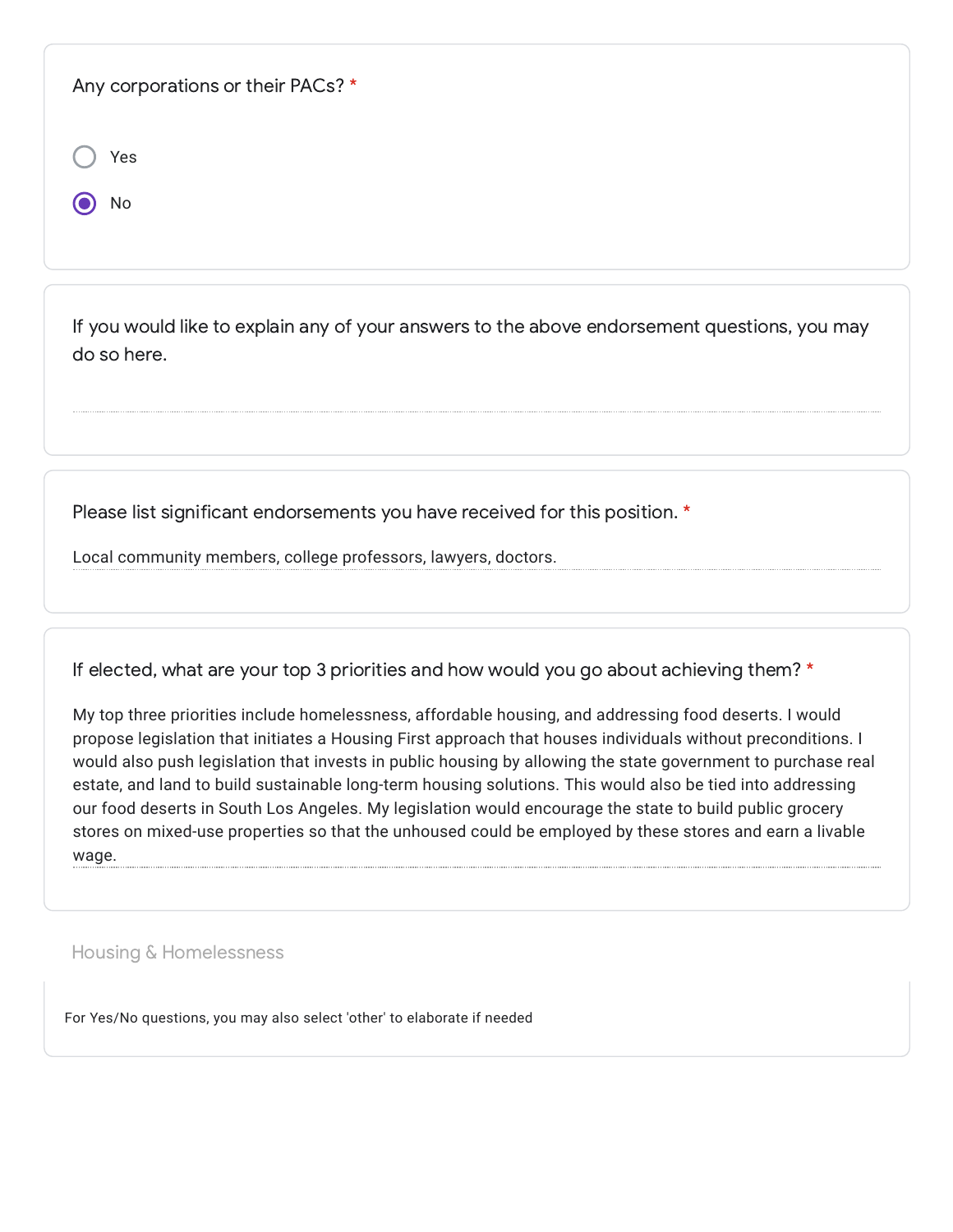The state is facing a housing crisis. What specific policies and bills do you support to address supply, stability, and affordability? \*

I support policies that protect tenants, especially low-income tenants facing eviction and displacement due to the increasing cost of rents across the state including but not limited to pausing rent/mortgage for renters/homeowners that become terminally ill, canceling rent under a state of emergency particularly as it relates to pandemics, regulating rent increases to ensure increases don't outpace wages, legislation that guarantees that renters are only evicted if they have broken a specific lease term, caused significant damage, or have not paid rent for three months in a row (post-pandemic withstanding). I would also support legislation that provides legal counsel for tenants during eviction proceedings. I would support legislation that holds landlords accountable for their actions by increasing oversight by requiring annual reports of that disclose average rent, number of evicted renters, number of rejected renters, and number of vacant units. I support legislation that would prohibit landlords from discriminating against tenants that receive federal or state assistance. Additionally, I support legislation that taxes developers for vacant units, and tax incentives for developers that offer at least 50% of their units to low-income tenants. AB 1482, SB 5, SB 329, are all examples of bills that I would support to address the supply, stability, and affordability of housing.

How can the state support cities in creating affordable housing supply? \*

The state can support cities in creating affordable housing supply by placing caps on statewide rent and just cause eviction requirements. The state can also assist cities by increasing funding for public housing

What kinds of housing subsidies do you support? \*

I support low-income, renters tax credit, section 8, and public housing subsidies.

| Do you support split roll legislation? (use 'other' if you wish to elaborate) * |
|---------------------------------------------------------------------------------|
| Yes                                                                             |
| No                                                                              |
| Other:                                                                          |
|                                                                                 |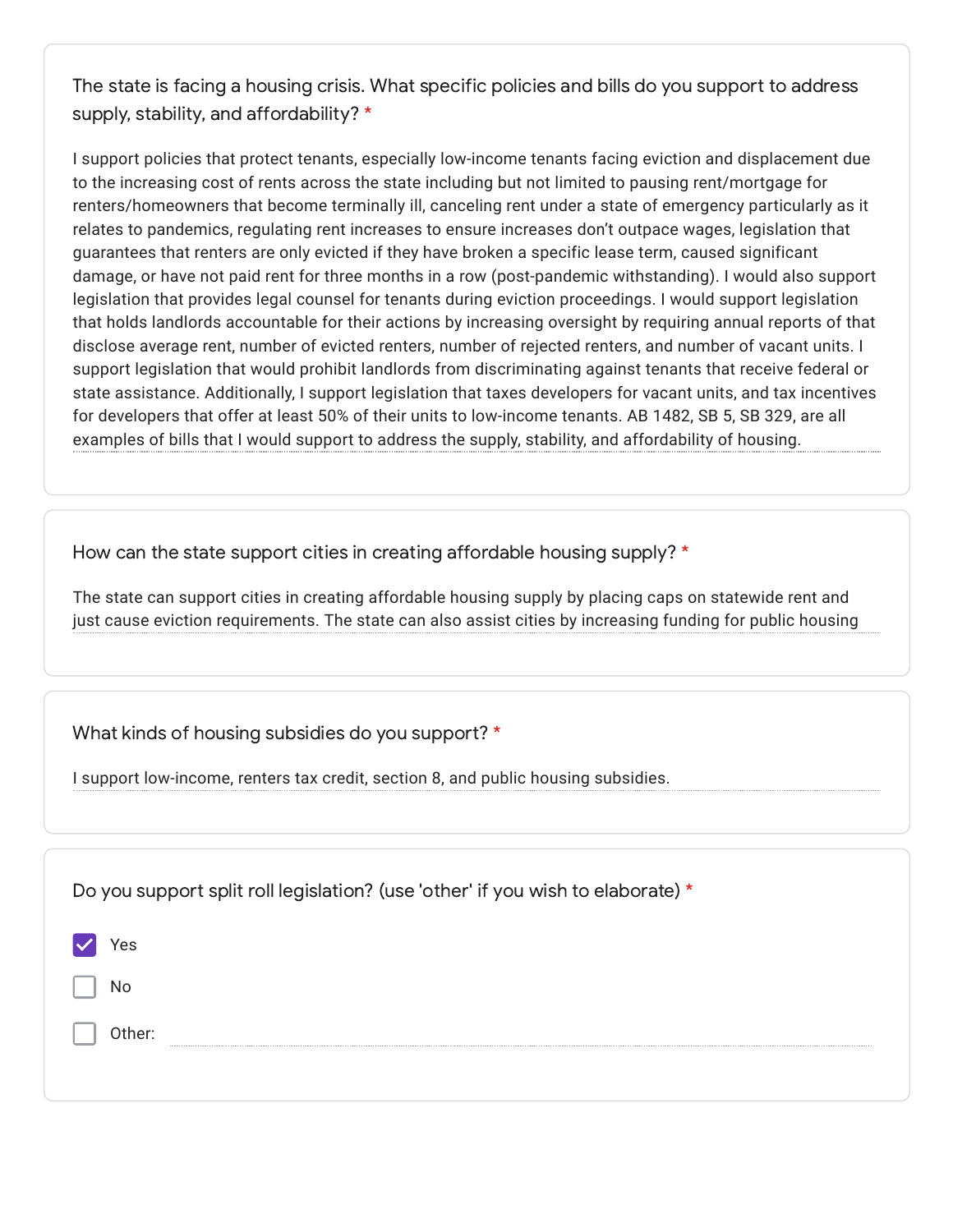| Do you support a vacancy tax? *                                                                                         |
|-------------------------------------------------------------------------------------------------------------------------|
| Yes                                                                                                                     |
| No                                                                                                                      |
| Other:                                                                                                                  |
|                                                                                                                         |
|                                                                                                                         |
| Select the following land use reforms you pledge to support even if residents in your local<br>community are opposed? * |
| end exclusionary zoning                                                                                                 |
| rezone single family home communities                                                                                   |
| mixed income housing                                                                                                    |
| abolish parking minimums                                                                                                |
| establish parking maximums                                                                                              |
| reduce the minimum lot size for development                                                                             |
| Other:                                                                                                                  |
|                                                                                                                         |

| Do you support a repeal of Costa-Hawkins? * |
|---------------------------------------------|
| Yes                                         |
| No                                          |
| Other:                                      |
|                                             |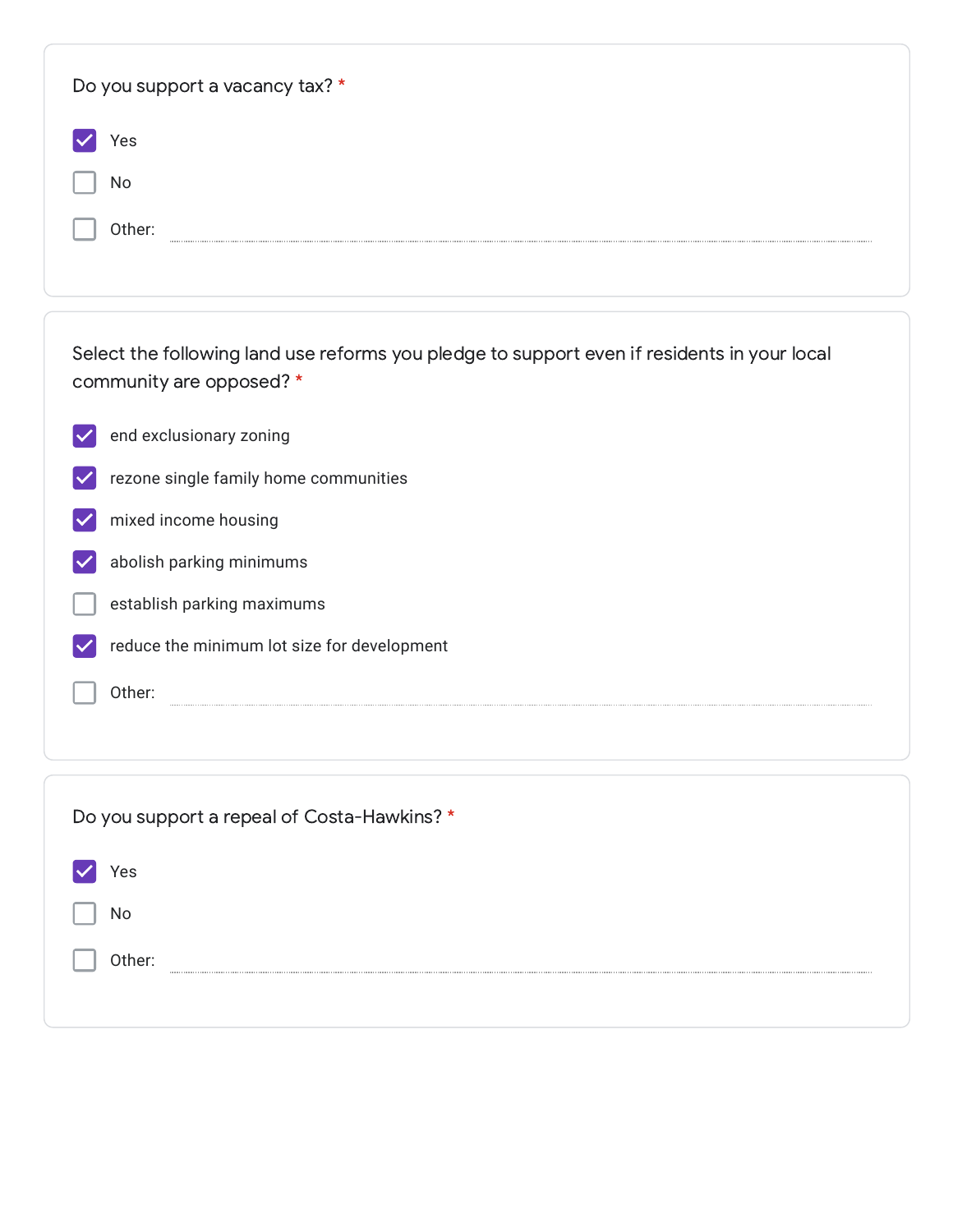| Do you support Ellis Act reform? *                                                                                                                                                                                              |
|---------------------------------------------------------------------------------------------------------------------------------------------------------------------------------------------------------------------------------|
| Yes                                                                                                                                                                                                                             |
| No                                                                                                                                                                                                                              |
| Other:                                                                                                                                                                                                                          |
|                                                                                                                                                                                                                                 |
| Do you support municipalities using mechanisms within SB9 and SB10 to opt out of the<br>upzoning mandated within them? *                                                                                                        |
| Yes                                                                                                                                                                                                                             |
| No                                                                                                                                                                                                                              |
| Other:                                                                                                                                                                                                                          |
|                                                                                                                                                                                                                                 |
| Do you support a ballot measure that would completely restore all zoning authority to<br>municipalities?*                                                                                                                       |
| Yes                                                                                                                                                                                                                             |
| No                                                                                                                                                                                                                              |
| Other:                                                                                                                                                                                                                          |
|                                                                                                                                                                                                                                 |
|                                                                                                                                                                                                                                 |
| What approaches to addressing homelessness do you favor? *                                                                                                                                                                      |
| Decriminalizing homelessness, Housing First policy, long-term solutions (permanent housing vs. short-<br>term/shelters), increased purchasing of real estate and land by the state, free public transportation, vacancy<br>tax. |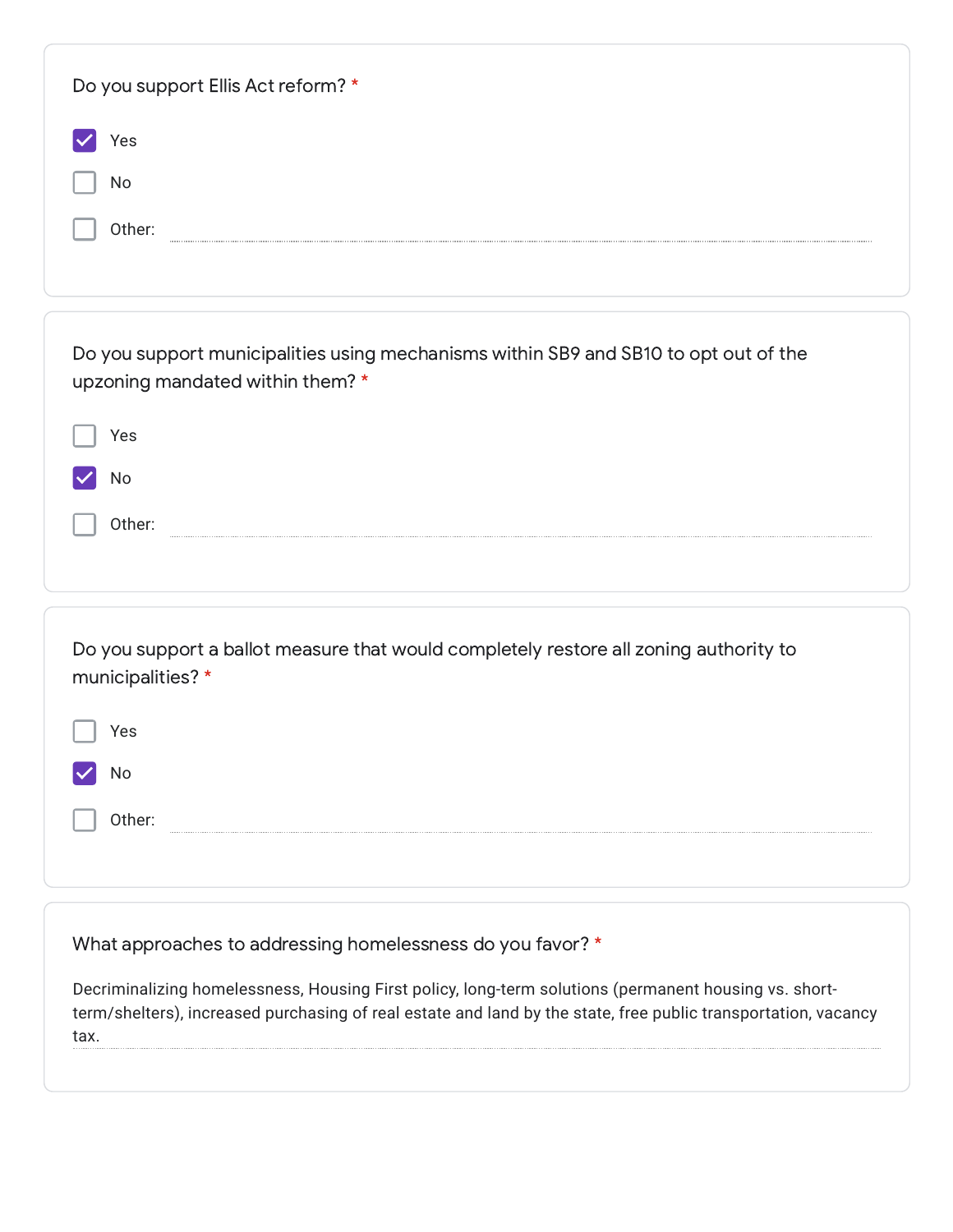| Do you support local ordinances prohibiting street camping? *       |
|---------------------------------------------------------------------|
| Yes                                                                 |
| No                                                                  |
| Other:                                                              |
|                                                                     |
| Do you support a housing guarantee? *                               |
| Yes                                                                 |
| No                                                                  |
| Other:                                                              |
|                                                                     |
| Do you support penalizing landlords who refuse Section 8 tenants? * |
| Yes                                                                 |
| No                                                                  |
| Other:                                                              |
|                                                                     |
| Environment                                                         |

For Yes/No questions, you may also select 'other' to elaborate if needed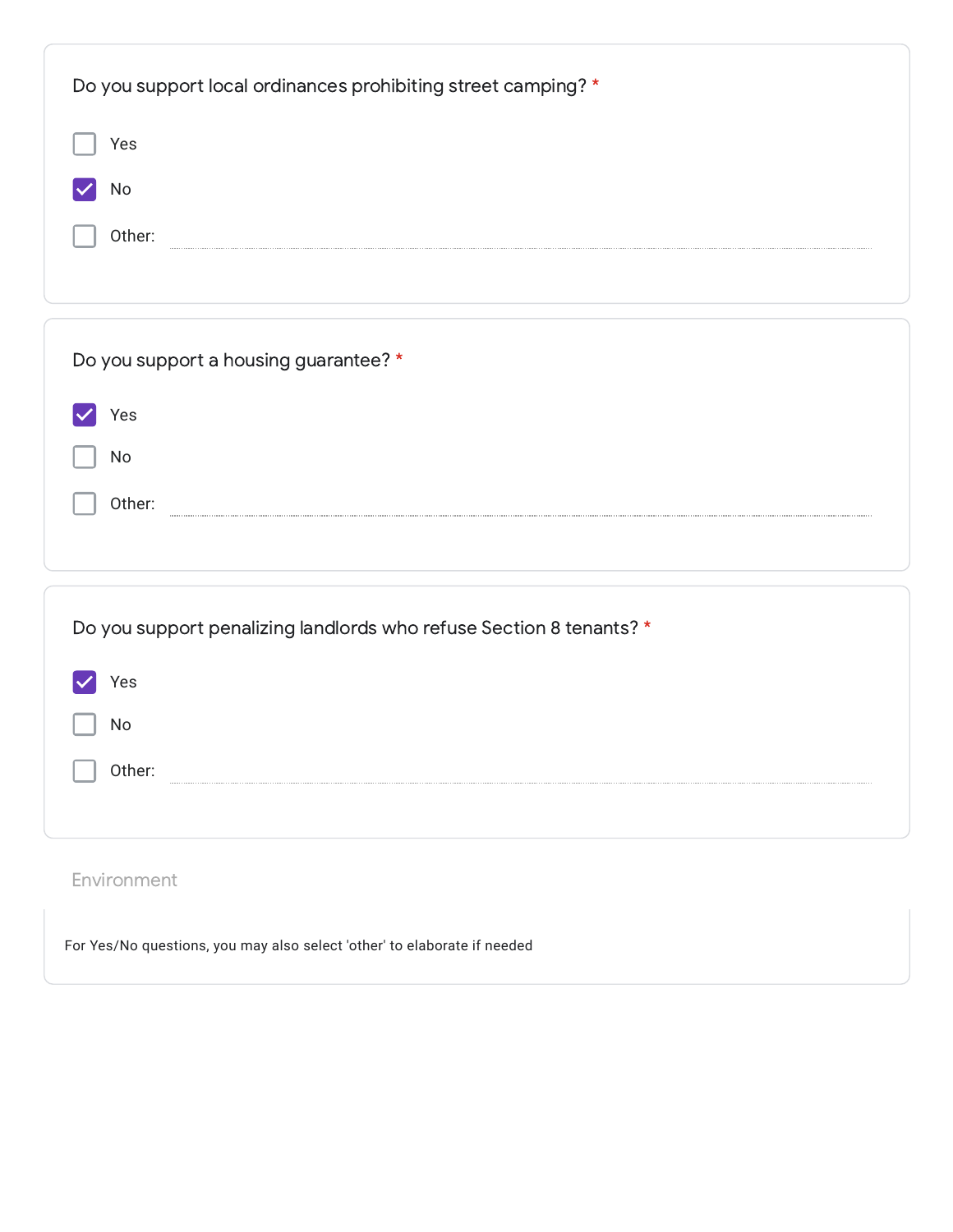If you support the Green New Deal, what GND policies could you implement in your district? What tools would you use to set targets in line with science, and to make sure targets are hit? \*

I support the Green New Deal. One of the ways we can implement policies of the GND is by Investing in conservation and public lands to cultivate our soils, water, and air by banning fracking and denying permit renewals for current drilling. I support reducing carbon emissions in the district by drafting legislation that transitions current homes away from gas-powered heating/stoves and requires new homes to be built without dependency on natural gas. Additionally, I would support legislation that increases grants for solar panels to help decrease dependency on natural gas/oil. I would support and propose legislation that transitions all public transportation including public school buses in California to electric. Furthermore, I would support legislation that supports funding for increased light rail/streetcar options on major intersections in our district such as streetcars on Venice, Olympic, Wilshire, La Cienega, Sepulveda, and more. I believe the best tools to use when setting targets in line with science is making sure experts are brought to the table. This includes holding hearings, having climate advisors and organizations that believe in climate change available to help set and measure those targets.

What issues of environmental racism affect your district, and how would you attempt to correct these historical injustices? How will you work to protect frontline communities? \*

Environmental racism has drastically affected our district. Our district sits between four major highways (405, 10, 110, and 105). The air quality in our district is often unsafe and as a result, the rate of asthma is much higher in much of South LA than it is in other areas of Los Angeles. At least 51 operational oil wells are still operating in residential neighborhoods, with 9% of South LA inhabitants living within 500 feet of a truck route and 8% living within 500 feet of an industrial plant. This entails upgrading public transportation to reduce localized pollution, phasing out hazardous sectors such as neighborhood oil drilling, and advocating for community-driven climate investments with anti-displacement measures. This endeavor also necessitates the advancement of quality career pathways in non-polluting industries as well as the development of energy-efficient, affordable homes so that our communities can afford to remain in our district. This also entails increasing access to preventative healthcare to ensure that those currently living in our district and suffering from the effects of environmental racism receive the care they need.

|        | Do you support electrification of residences? (removing gas appliances, etc.) (use 'other' to |
|--------|-----------------------------------------------------------------------------------------------|
|        | elaborate if needed) *                                                                        |
|        |                                                                                               |
| 'es    |                                                                                               |
| No     |                                                                                               |
| Other: |                                                                                               |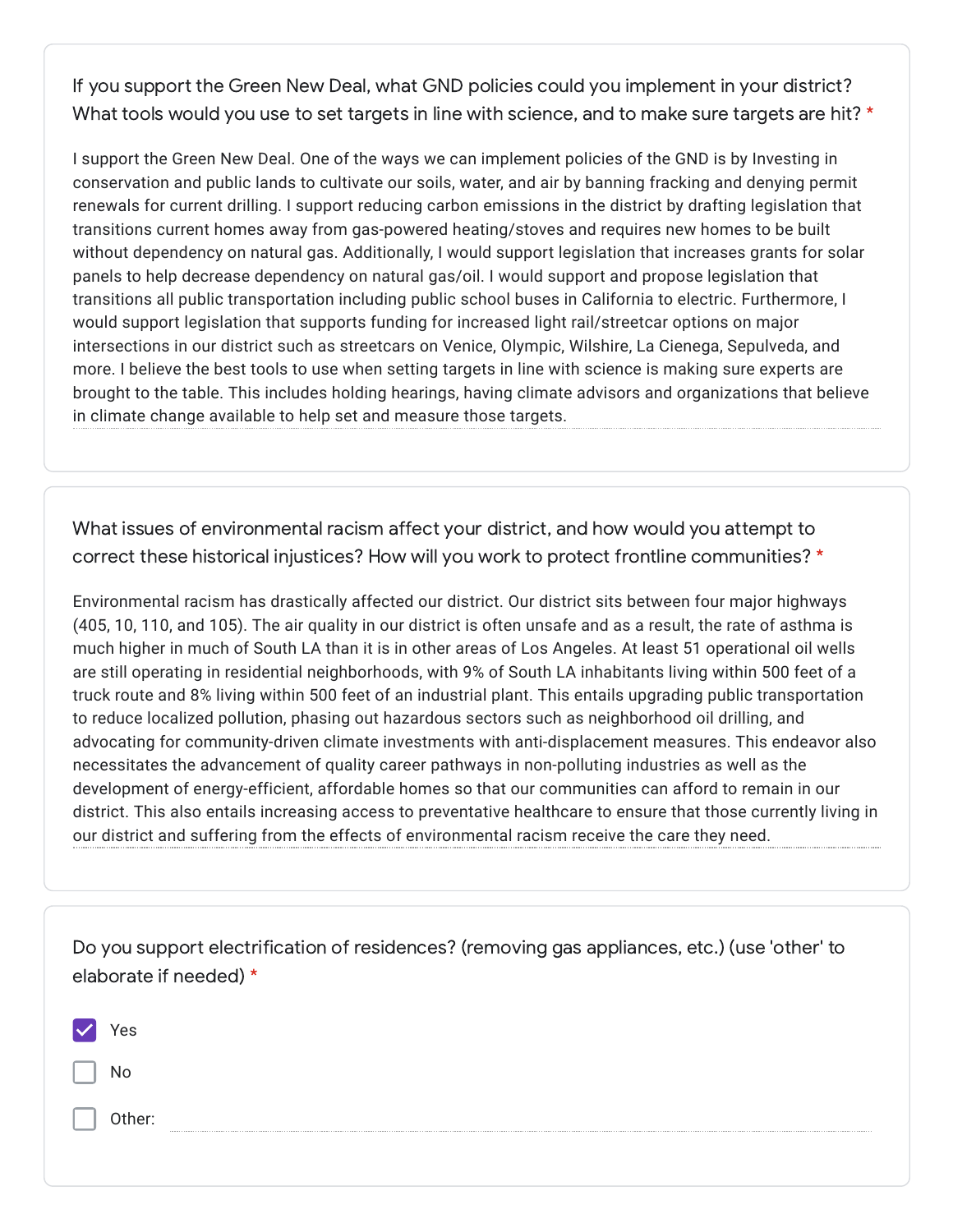| Do you support a net zero or carbon negative standard? *       |
|----------------------------------------------------------------|
| Yes                                                            |
| No                                                             |
| Other:                                                         |
|                                                                |
|                                                                |
| Do you support closing the Playa Vista natural gas facility? * |
| Yes                                                            |
| No                                                             |
| Other:                                                         |
|                                                                |
|                                                                |
| Do you support a state takeover of PG&E? *                     |
|                                                                |
| Yes                                                            |
| No                                                             |
|                                                                |
| Other:                                                         |
|                                                                |
|                                                                |
| Do you support penalizing users of rooftop solar? *            |
| Yes                                                            |
| No                                                             |
| Other:                                                         |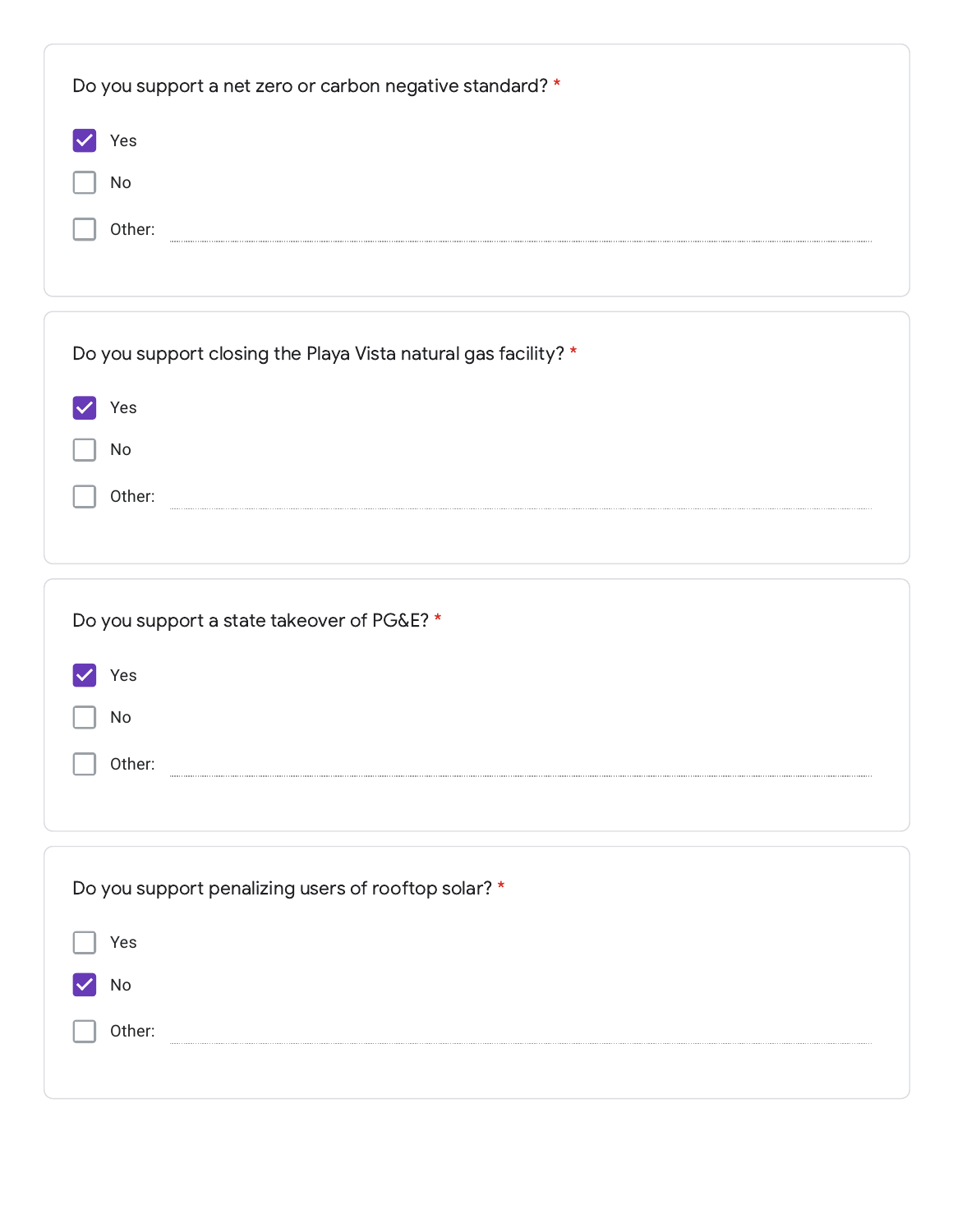How would you support a just transition to a green economy without penalizing workers? \*

I would support a just transition to a green economy without penalizing workers by ensuring labor is involved in any decision-making but also by creating trade/vocational training for workers that are currently in industries that contribute to the detriment of climate change. We must ensure there is an equitable transition to green energy jobs so that workers do not lose their current jobs. I would also support funding that provides other educational or trade opportunities for those that don't wish to go into the green economy but may be at risk for losing their jobs as the transition happens.

Do you oppose the privatization of the water supply? What policies should be implemented right away to address water shortages, privatization, and guarantee safe and clean water for all communities? \*

I oppose the privatization of water supply. In fact, I believe utilities (electric, water, heating) should be free. To address water shortages, I would propose and support legislation that provides subsidies and grants to transition homes to drought friendly landscaping. I would also support legislation that requires new homes/apartments only be built with drought friendly landscaping to help reduce the overuse of water. I would also support legislation that helped transition homes to utilize grey water systems, expand education on water conservation and create tax incentives for businesses and homes that reduce water use. I support legislation that requires the state/municipalities to capture run off water and recycle it as appropriate. Lastly, I support legislation that would stop privatization.

What is your position on desalination? \*

Presently desalination is expensive but more research is needed to help decrease the cost as we search for alternative drinking water options. Desalination may also result in worsening climate change. We need to develop methods that don't increase the damages of climate change but also provide alternative options to supply fresh drinking water.

**Healthcare** 

For Yes/No questions, you may also select 'other' to elaborate if needed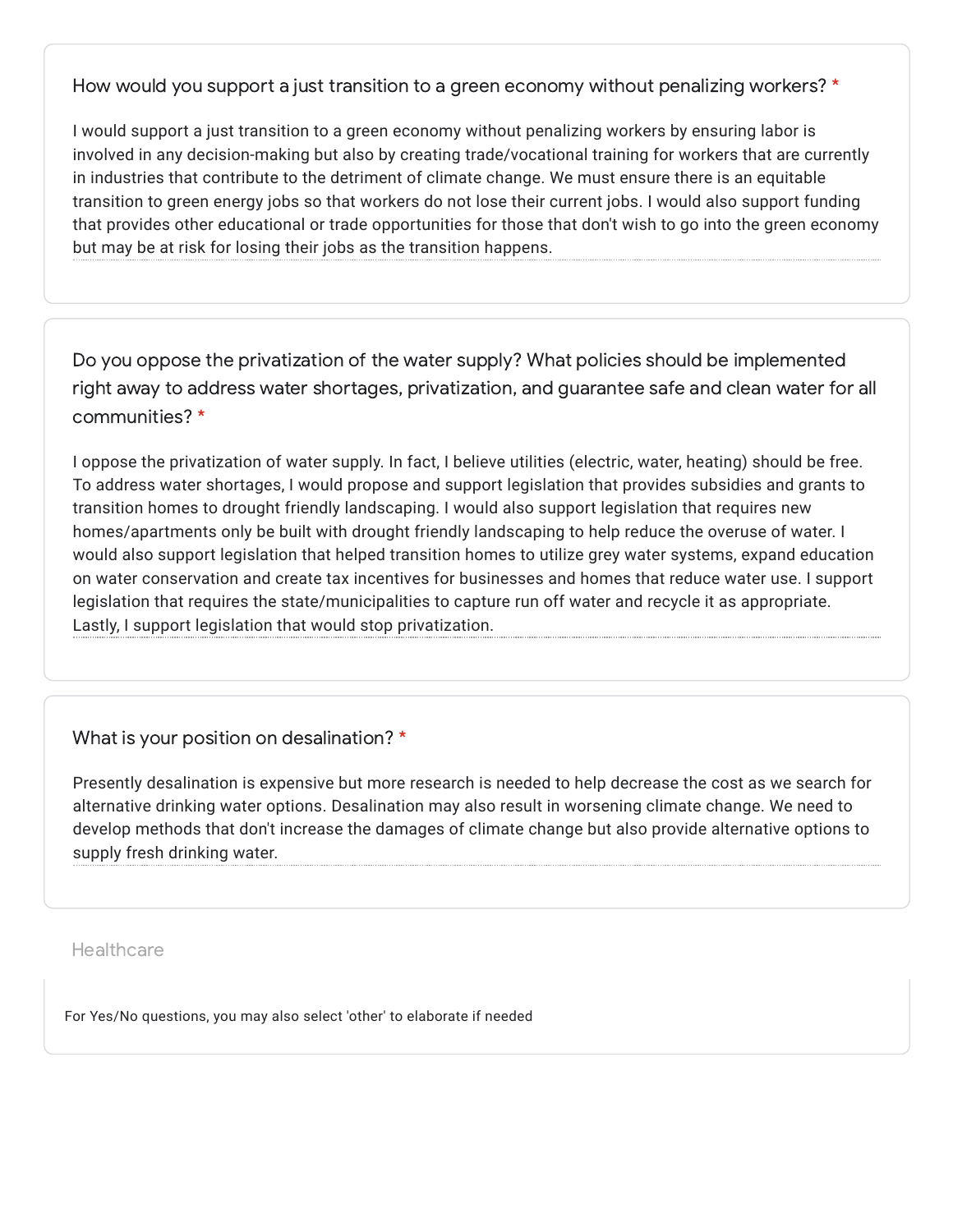| Do you support Medicare for All? *                                                                                                                                                  |
|-------------------------------------------------------------------------------------------------------------------------------------------------------------------------------------|
| Yes                                                                                                                                                                                 |
| No                                                                                                                                                                                  |
| Other:<br>I support AB1400, however I would also support legislation that gives Californian's the freedom<br>to opt into a public option or keep their employer covered healthcare. |

Given the lack of action on Medicare for All at the federal level and recent failure of AB1400, what role do you think California state representatives should play in providing universal health care to people living in California? If yes, what will you do in the Assembly to help convince other members to support universal healthcare in CA? \*

CA state representatives should work to provide universal healthcare to people living in California by proposing legislation that provides a public option for those living in California regardless of immigration status. This is likely to be the best way to universal coverage given the lack of courage to pass universal healthcare for all. To encourage my colleagues to support this option I would work with committee chairs to give public hearings, engage national figures that support universal healthcare to hold rallies, use social media, and mailers in colleagues districts. Lastly, the best way to convince colleagues to support this legislation is to share personalized stories of people living in their districts that would benefit from universal healthcare. Attaching a face and story to this legislation should help change their minds.

The LA County Jail is the largest mental healthcare provider in the nation. How would you work to replace this punishment apparatus with prevention and treatment? \*

This is attached to universal healthcare. We need healthcare to support the mentally ill, not jails. We also need to rebuild the mental health institutions that were destroyed by the Reagan administration. This includes lobbying the federal government and the Governor to fund these institutions and subsidizing the cost of school for mental health professionals. We should also fund alternative first responders so that police offers are not responding to mental health crises.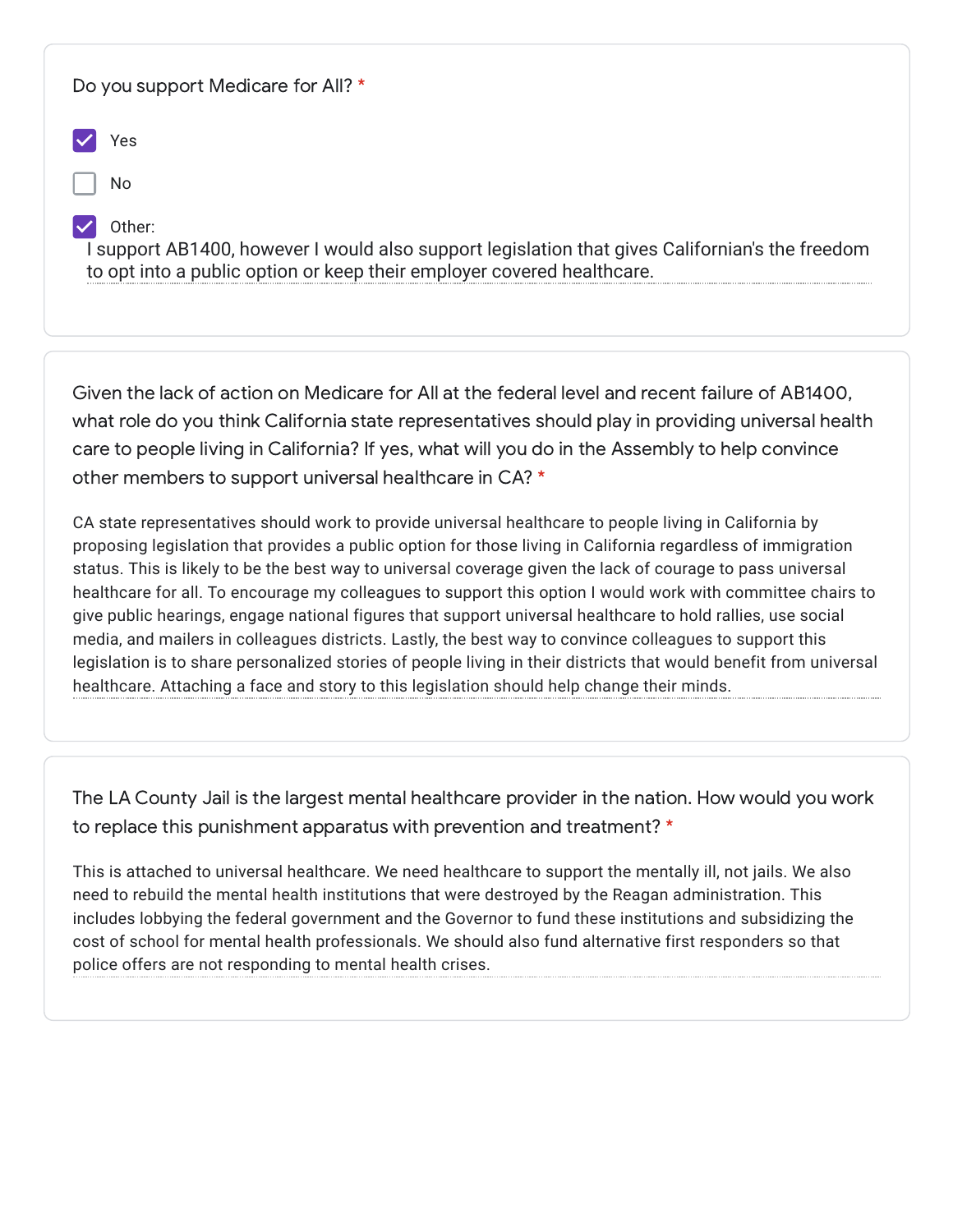What are the most important policies that can be enacted to improve child welfare and maternal health? \*

The most important policies that can be enacted to improve child welfare and maternal health include universal healthcare, increased funding to historically underrepresented schools, public housing, universal broadband coverage, increase duration of paid family leave, and increased access to family planning resources.

How should California strengthen its paid family leave program/policies? \*

Working in human resources, I see firsthand how we can strengthen this program. California should strengthen its paid family leave program by increasing the duration of the protected/paid leave, and increasing the percentage of salary covered by the paid leave program.

The legalization of cannabis has not been accompanied by expunging marijuana convictions, reparations to the victims of the drug war, or an equitable distribution of commercial cannabis opportunities. How would you balance social justice and medical concerns while ending the drug war? \*

To balance social justice and medical concerns while ending the drug war by ensuring that revenue from legal marijuana is reinvested in communities hit hardest by the War on Drugs, prioritizing grants for minority and women-owned dispensaries, working with my federal colleagues to lobby POTUS to remove marijuana from schedule 1 and expunge records, and researching legislation that would remove marijuana from employment drug tests.

| Do you support safe injection sites for drug users? * |
|-------------------------------------------------------|
| Yes                                                   |
| No                                                    |
| Other:                                                |
|                                                       |

Transportation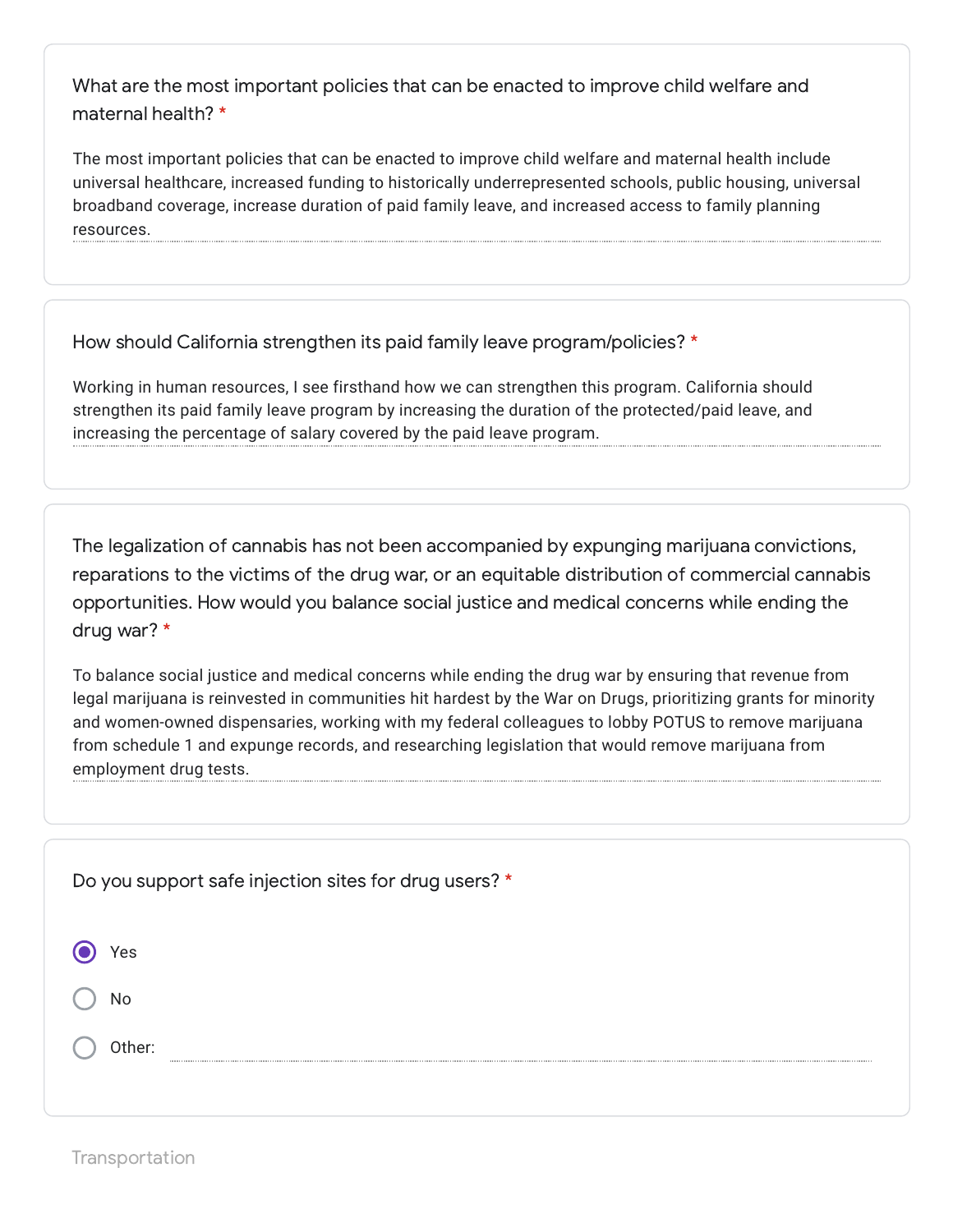How will you work to improve equitable access to non-car modes of transportation in your district? \*

To improve equitable access to non-car modes of transportation in my district, I would support free public transportation in my district. I would also propose legislation that would support adding a street car system throughout Los Angeles and Culver City that reduces the dependency on cars.

| Do you support tax incentives and rebates for being car-free? (similar to those for purchasing<br>an electric car) * |
|----------------------------------------------------------------------------------------------------------------------|
| Yes                                                                                                                  |
| No                                                                                                                   |
| Other:                                                                                                               |
|                                                                                                                      |
| Do you support the prohibition of all freeway widening in California? *                                              |
| Yes                                                                                                                  |
| No                                                                                                                   |
| Other:                                                                                                               |
|                                                                                                                      |
| Do you support decriminalizing jaywalking? *                                                                         |
| Yes                                                                                                                  |
| No                                                                                                                   |
| Other:                                                                                                               |
|                                                                                                                      |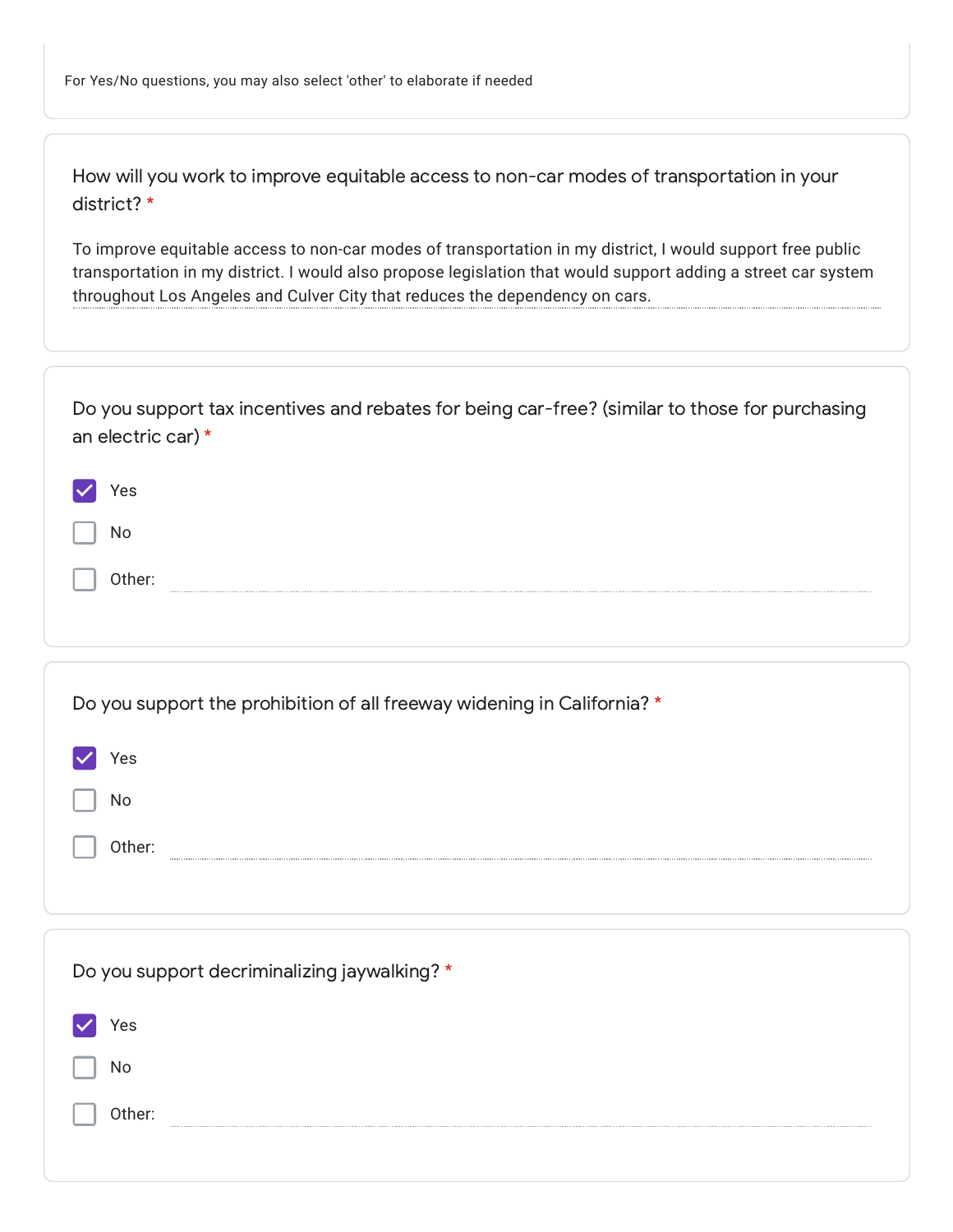| Do you support Calbike's proposal for a \$500M investment in a bicycle and pedestrian network<br>grant program? * |  |
|-------------------------------------------------------------------------------------------------------------------|--|
| Yes                                                                                                               |  |
| No                                                                                                                |  |
| Other:                                                                                                            |  |
|                                                                                                                   |  |
|                                                                                                                   |  |
| Do you support proposals mandating that municipalities implement complete streets<br>redesigns?*                  |  |
| Yes                                                                                                               |  |
| No                                                                                                                |  |
| Other:                                                                                                            |  |
|                                                                                                                   |  |
|                                                                                                                   |  |
| Do you support making public transportation and bike-share free? *                                                |  |
| Yes                                                                                                               |  |
| No                                                                                                                |  |
| Other:                                                                                                            |  |
|                                                                                                                   |  |

## Criminal Justice

In Yes/No questions, you may also select 'other' to elaborate if needed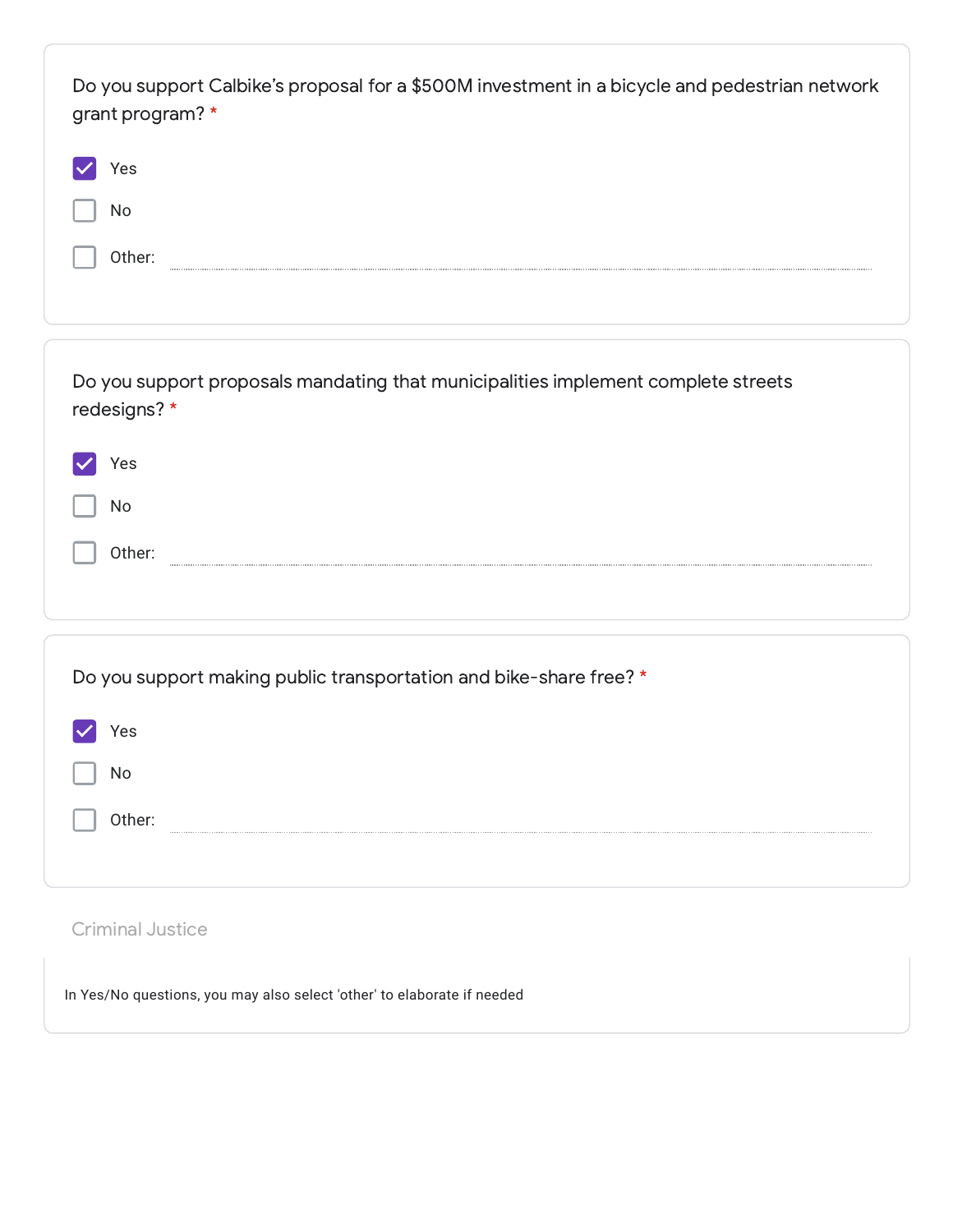What are your plans for criminal justice and public safety? What actions do you think should be taken at the state level to reduce police violence? \*

My plans for criminal justice and public safety include bringing together law enforcement and communities to draft state rules on police officers' use of force, making fresh investments at all levels to fund cuttingedge police enforcement training programs, fighting for treatment and rehabilitation options, rather than jail, for low-level, nonviolent drug offenders, putting money into re-entry job programs for formerly jailed people, allowing them to apply for and get financial aid for higher education and vocational school.

| Do you support removing armed officers from traffic enforcement? *                           |
|----------------------------------------------------------------------------------------------|
| Yes                                                                                          |
| No                                                                                           |
| Other:                                                                                       |
|                                                                                              |
| Do you support ending qualified immunity at the state level? *                               |
| Yes                                                                                          |
| No                                                                                           |
| Other:                                                                                       |
|                                                                                              |
| Do you support reallocating municipal budgets from law enforcement toward social services? * |
| Yes                                                                                          |
| No                                                                                           |
| Other: I strongly support this, but I do not support the slogan "Defund the Police".         |
|                                                                                              |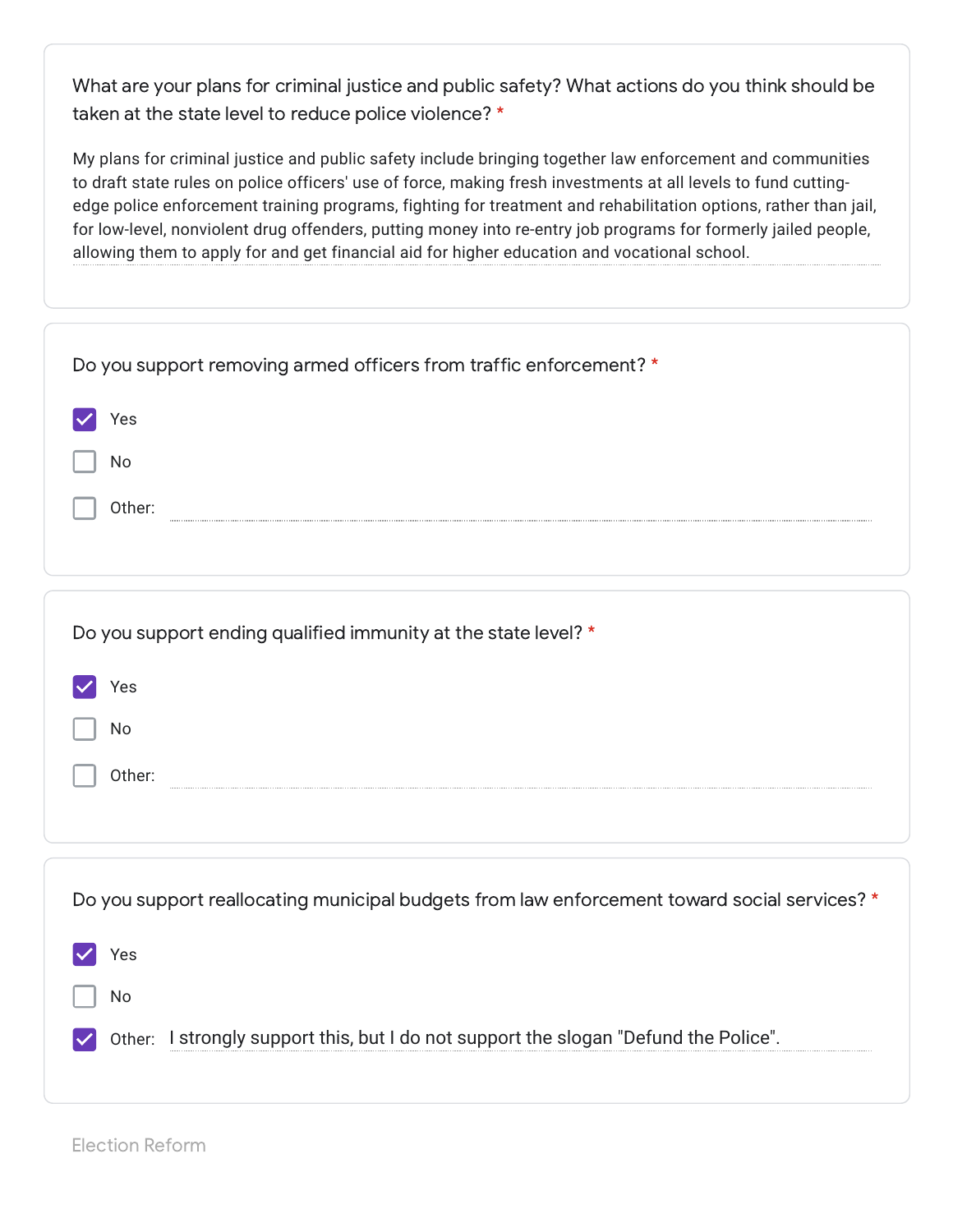| Do you support enfranchising all convicts currently serving prison time? *                                                                                                                                                                                                                                                                                     |
|----------------------------------------------------------------------------------------------------------------------------------------------------------------------------------------------------------------------------------------------------------------------------------------------------------------------------------------------------------------|
| Yes                                                                                                                                                                                                                                                                                                                                                            |
| No                                                                                                                                                                                                                                                                                                                                                             |
| Other:                                                                                                                                                                                                                                                                                                                                                         |
|                                                                                                                                                                                                                                                                                                                                                                |
| What do you think are the most important actions to take to keep California elections free and<br>fair? *                                                                                                                                                                                                                                                      |
| I think the most important actions to take to keep California elections free and fair include implementing a<br>rank choice voter program for all of California, enhancing the process it takes to run for office by digitizing<br>forms, reducing the requirement of signatures during a worldwide pandemic, and making election day a paid<br>state holiday. |
|                                                                                                                                                                                                                                                                                                                                                                |
| Do you support legislation to remove corporate contributions from elections? *                                                                                                                                                                                                                                                                                 |
| Yes                                                                                                                                                                                                                                                                                                                                                            |
| No                                                                                                                                                                                                                                                                                                                                                             |
| Other:                                                                                                                                                                                                                                                                                                                                                         |
|                                                                                                                                                                                                                                                                                                                                                                |
| What, if any, changes would you make to California's recall, referendum, and ballot initiative<br>process? *                                                                                                                                                                                                                                                   |

First, there should be just cause to recall a Governor. The Governor should have broken a law for a recall to be eligible for signatures. Increase the requirement of signatures for California's recall to be between 20%-30%.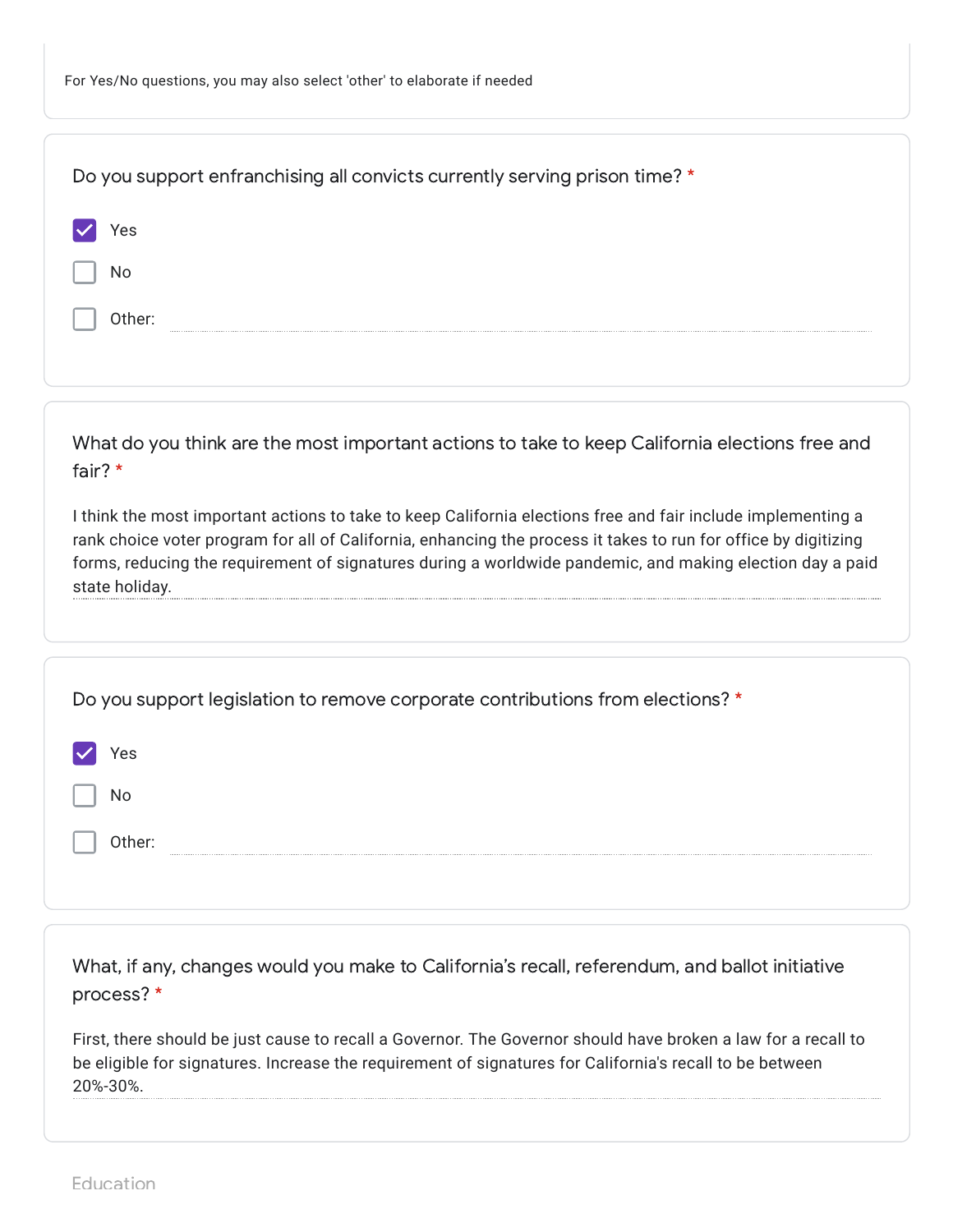Schools have been underfunded for decades. What investments are you willing to make to build resilient schools that can overcome future crises? \*

I would support legislation that requires the state to distribute a percentage of funds from a budget surplus back to underfunded and historically disadvantaged schools. I would also support tuition-free college for Californians, reinvestment & expansion into our career technical education programs, and stronger wages for educators.

Our schools are in need of maintenance. What is your plan to update them? \*

To update our schools, we need to direct funds from the infrastructure bill, set broadband standards so that all students have access to the internet, and work with the tech industry to help modernize our public schools and create tax incentives for their investments.

What are the pros and cons of charter schools and how should the state regulate and support greater accountability for them? \*

Charter schools can utilize unique ways in address educational gaps and may have smaller class sizes. Nonetheless, charter schools are often credited for being for-profit. The state must regulate and support greater accountability for charter schools by setting state standards, requiring greater oversight, and increase transparency.

What are your feelings about school choice? How do you plan to increase funding for education? \*

School choice often takes funding away from historically oppressed and underfunded schools. To increase funding for education, we must redirect a percentage of funds anytime the state has a budget surplus, lobby for additional funding from the federal government, allow local municipalities to direct taxes to schools and commit more state funding for public schools that increase teacher pay and reduce class sizes.

Other